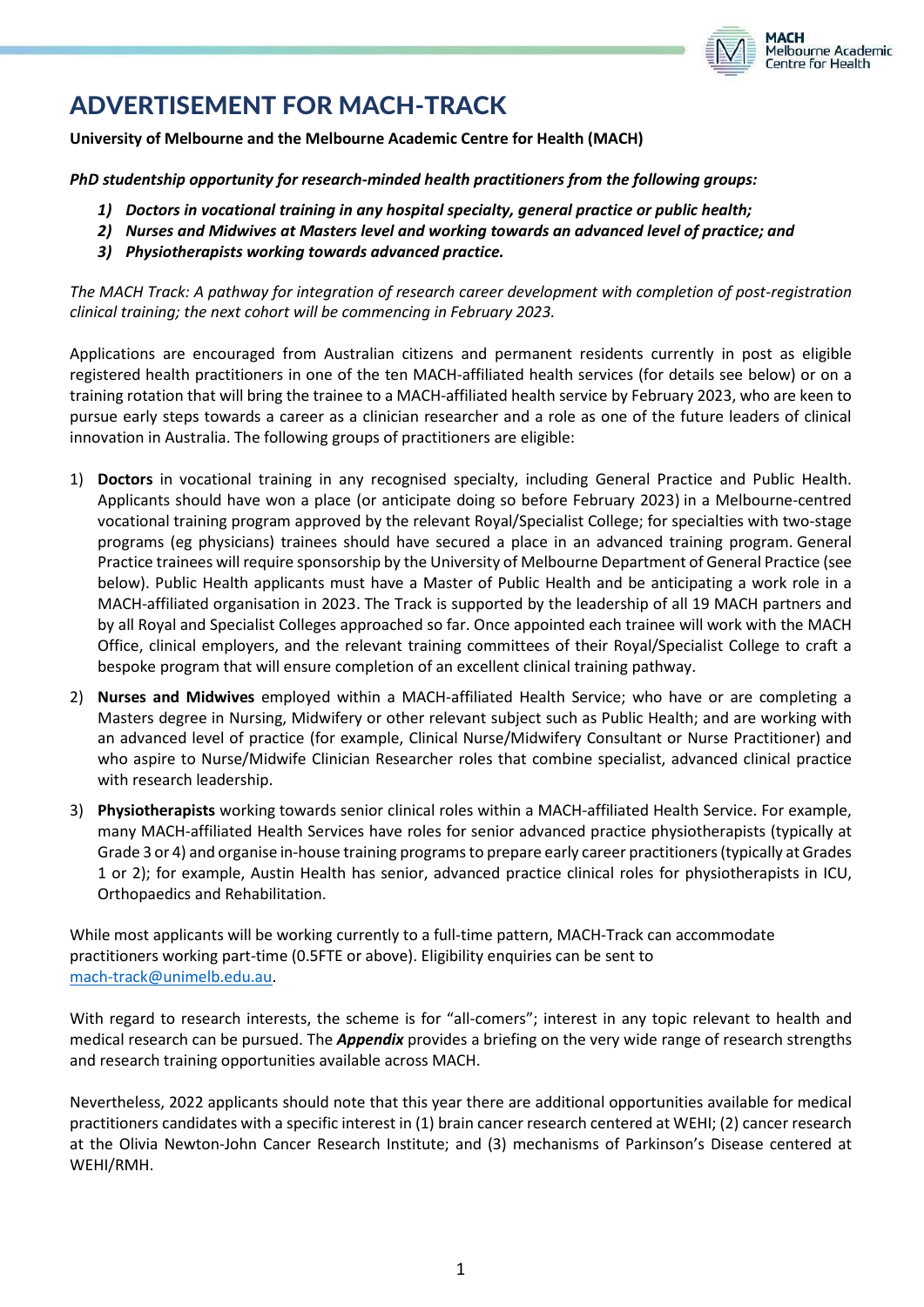

#### *The Melbourne Academic Centre for Health*

The Melbourne Academic Centre for Health (MACH - pronounced "Mack") is a NHMRC-designated Advanced Health Research Translation Centre [\(https://www.machaustralia.org/\)](https://www.machaustralia.org/). MACH is comprised of 10 health services, 8 medical research institutes and the University of Melbourne Faculty of Medicine, Dentistry and Health Sciences (which administers the MACH); La Trobe University is an affiliate member. This collaboration aims to translate research to improve health and healthcare, and to stimulate the economy. The Executive Director is Professor Sir John Savill FRCP FAHMS FRS, formerly Director of the Edinburgh Clinical Academic Track in the UK.

#### The health service members are:

Austin Health, Mercy Health, Northern Health, Peter MacCallum Cancer Centre, Royal Children's Hospital, Royal Melbourne Hospital, Royal Victorian Eye and Ear Hospital, Royal Women's Hospital, St Vincent's Hospital, Western Health.

### The medical research institute members are:

Bionics Institute, Centre for Eye Research Australia, Florey Institute, Murdoch Children's Research Institute, National Ageing Research Institute, Olivia Newton-John Cancer Research Institute, St Vincent's Institute, Walter and Eliza Hall Institute.

The collaboration represents the largest concentration of health and medical research in Australia, typically accounting for around 25% of the nation's expenditure in the field. There are also superb opportunities for interdisciplinary research involving other Faculties in the University of Melbourne.

# *The MACH Track*

The MACH Track is a structured, mentored and fully funded career development pathway for exceptional research-minded health practitioners pursuing post-registration clinical training (see diagram below). The Track seeks to develop the future leaders of clinical innovation by offering an opportunity to integrate completion of advanced clinical training of the highest standard with pre-PhD, PhD and post-PhD training in research associated with the University of Melbourne Faculty of Medicine, Dentistry and Health Sciences and eight affiliated Medical Research Institutes. Integration will be achieved by delivery of the trainee's planned vocational/clinical training program on a flexible basis. Inevitably the pathway will add ~3 years to the duration of clinical training but the Track will reward this investment of trainee time by providing an exceptional pathway towards leadership, and through enhanced income during the 3 year PhD phase, when compared to conventional PhD scholarships (2022 rate is \$32,400 p.a. tax-free). This structured pathway will offer field-leading mentorship and support tailored to the needs of early career clinician researchers of exceptional promise. The pathway comprises:

*Year 1 - 80% Clinical training / 20% PhD run-in training.* Health Services will employ the carefully selected trainees on a 100% contract for their previously planned training post but will allow an average of 0.2FTE for Track work over the year, starting in February 2023. Comparable arrangements will be made to support General Practice trainees and Public Health trainees. There will be an introductory one-week orientation (to be held in late 2022) followed during 2023 by around 3 "taster" mini-projects undertaken on a flexible one day per week basis and offering potential progression to a PhD. Towards the end of the first year trainees will select the PhD opportunity that suits their needs best and prepare a PhD proposal. This will be defended at an interview with a panel of Track leads (with time for amendment before commencing the project). Such preparation and planning ensures that the trainee "hits the ground running" for the next phase:

*Years 2, 3, 4 - 80% PhD / 20% clinical training.* The carefully selected PhD program will then be pursued, ideally with two supervisors, who could be from different MACH members if appropriate; the cohort appointed in 2022 will start this phase in February 2024. The lead Research Institute or University Department will provide a top-up stipend in addition to the 3.5 year RTP (Research Training Program) Scholarship to the maximum 75% allowed. The overall scholarship is worth approximately \$56,700 p.a tax-free, based on 2022 rate (likely to indexed  $2\%$ per year). Unrelated to the PhD course of study, the trainee will also be employed by their parent health service, with the opportunity to work clinically up to an average of 8 hours per week (~0.2 FTE), which, subject to clinical training requirements could include mutually attractive night and weekend work. Comparable arrangements will be made to support General Practice and Public Health trainees.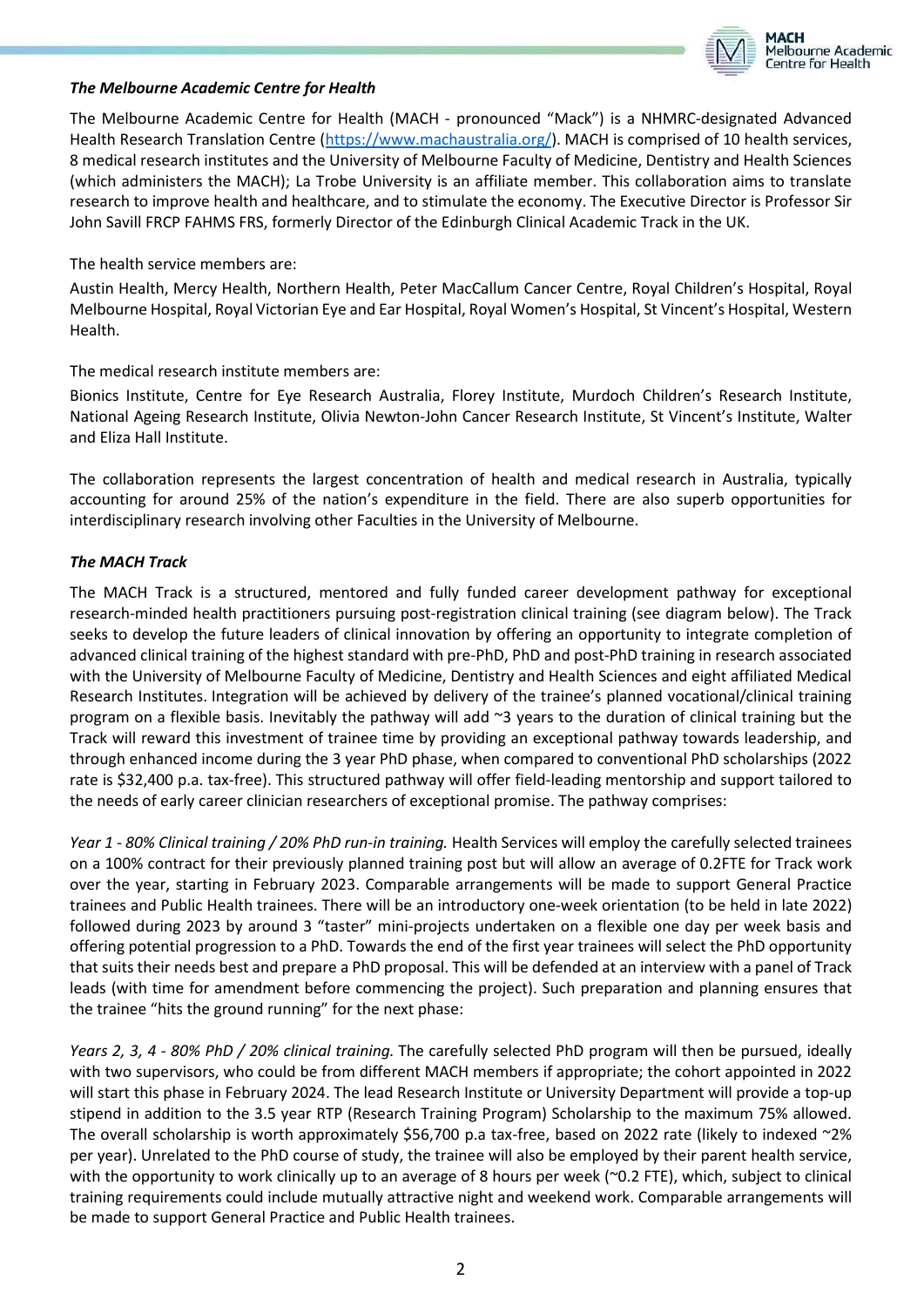

*Year 5 - 80% Clinical training / 20% preparation for post-doc fellowship application.* As the trainee works towards completion of clinical training and eligibility for senior career-grade appointments, an average of 8 hours per week (~0.2FTE) will be remunerated by the parent health service during which the trainee can prepare and defend their thesis (essential for progression to year 6), publish papers and, subject to external funding, continue research. Comparable arrangements will be made to support General Practice and Public Health trainees as they complete the requirements for Fellowship leading to eligibility for specialist registration with AHPRA. The aim of this academic activity is to position the carefully mentored trainee for a post-doctoral fellowship enabling transition to professional independence.

*Years 6 and 6+* - Where necessary, as for year 5 to completion of clinical training (the end point of the Track) and, ideally, a post-doctoral fellowship. Medical Practitioners on MACH-Track will be assimilated into the Melbourne Medical School Clinician Scientist Pathway that offers support and mentorship at the stage of transition to academic independence and a substantive university appointment.

The MACH-Track offers the following benefits:

*Continuity*- Engagement with both clinical and research training on an 80/20 or 20/80 basis throughout will ensure continued engagement with the translational mission of the MACH.

*Cohort*- Appointees will join a MACH-wide community of well-mentored MACH-Track colleagues and are also members of a cohort of developing leaders in their parent health service; Track leads and PhD supervisors also benefit from cross-fertilisation as they provide supervision and mentorship to Track trainees.

*Choice*- The trainee will select from a wide range of potential two-supervisor 3-year PhD projects towards the end of the initial year of 80/20 clinical training/ PhD run-in, which provides "taster" mini projects.

*MACH-Track Program Structure for Doctors, Nurses, Midwives, and Physiotherapists (NMP)* 



# *University of Melbourne and the Faculty of Medicine, Dentistry and Health Sciences*

The University of Melbourne Faculty of Medicine, Dentistry and Health Sciences is Australia's pre-eminent medical, health sciences and biomedical faculty and is recognised for its research, teaching, training and policy leadership across all of these fields. The Faculty employs more than 1,900 members of staff, attracts more than 8,000 students each year and comprises six schools; 33 departments, centres and institutes; and offers 128 courses.

The Faculty is Australia's overall leader in clinical, pre-clinical and health sciences and was ranked 9th globally in 2018 by the Times Higher Education World University Rankings. In the field of clinical medicine and pharmacology, the Jiao Tong ranks the University of Melbourne as the first in Australia and number 29 in the world in 2019. The University educates more health professionals, graduates, research and higher degree students and attracts more national competitive funding than any other Australian university.

The Faculty employs over 1,300 academic research staff. Hospital departments employ 39 per cent of MDHS academic staff. The University has over 2,000 hospital-based honorary staff and more than 500 honorary staff in partner institutes. The Faculty's annual research income is more than A\$225million: 50 per cent of the University of Melbourne total.